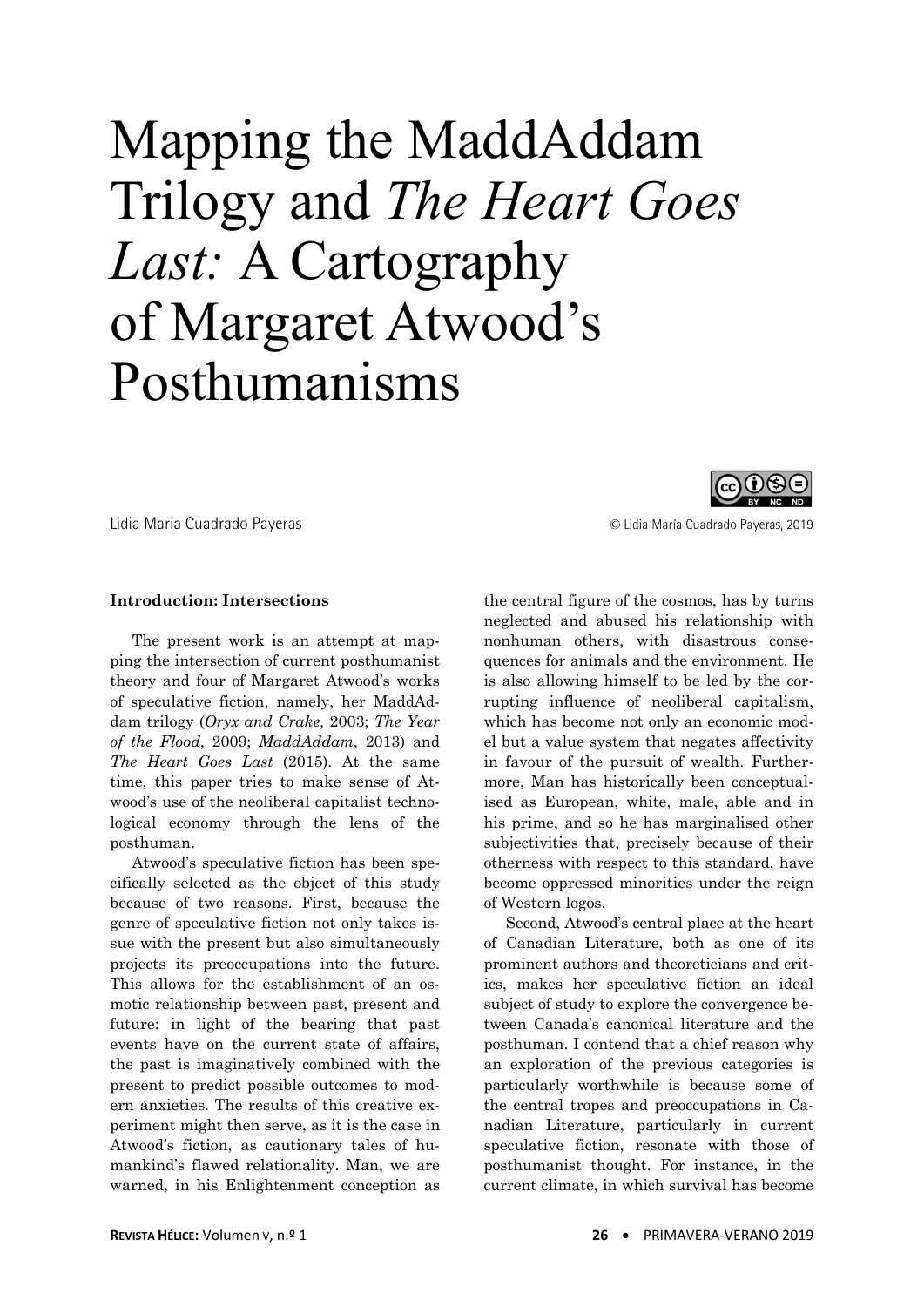an industry in and of itself (see Stec), posthumanist thought can shed new light into Atwood's 1972 assertion that "the central symbol for Canada (…) is survival" (2012: 27). Atwood's statement is reminiscent of Donna Haraway's– one of the leading posthumanist thinkers– description of the cyborg figure, which, according to her, posits questions the answers to which "are a matter of survival" (2000: 73).

Man has historically been conceptualised as European, white, male, able and in his prime, and so he has marginalised other subjectivities that, precisely because of their otherness with respect to this standard, have become oppressed minorities under the reign of Western logos.

Officially self-declared a multicultural nationstate, Canada might well turn out to be, albeit perhaps inadvertently, the first self-imagined cyborg country in its attempt to erase the barriers that spring from cultural clash in the sociopolitical sphere. Indeed, as Haraway points out, the figure of the cyborg is a figure of opposites and contradictions (2000: 74). If an escape from bare survival can be achieved through creativity (Atwood, 2012: 35), then Canada could be collectively imagined as the cyborg figure re-creating itself through its writing. Certainly, many other multicultural

countries exist that may bring into question the particular applicability of the cyborg myth to Canada–the so-called 'salad bowl' of the United States is a good example–but the selfimagining of the U.S. as a nation-state has historically led to the invisibility of minorities in favour of a projected heterogeneity under the 'American' label. As such, Canada remains to my mind the most adequate example of a self-styled posthumanist country: in the multiplicity of voices that it encourages, its language embraces the "powerful infidel heteroglossia" of Haraway (2000: 84); through its policies of multiculturalism it also speaks of the "transgressed boundaries, potent fusions, and dangerous possibilities which progressive people might explore as one part of needed political work" (Haraway: 74).

 In keeping with this rationale, posthumanist literary criticism asserts itself as a powerful tool for the analysis of Canada's literary products, since posthuman literary criticism understands literature as "an agent of conceiving new conceptual personae defined by their rationality and outward-bound interconnections" (Lau, 2018: 347). Canadian Literature, in its exercise of self-definition and of contributing to the Canadian metanarrative, is precisely involved in such a process. Thus, Atwood's novels become prime raw material for an in-depth look at the inner workings of such procedures.

#### **Approaches to Posthumanism**

I pay here particular attention to three different approaches to the posthuman which are simultaneously present in the studied novels: transhumanism, speculative posthumanism and critical posthumanism. This is not to say that there are no other points of view informed by the posthuman, or belonging to its critical sphere, which may potentially apply to Atwood's fiction –there can be little doubt, for instance, of the application of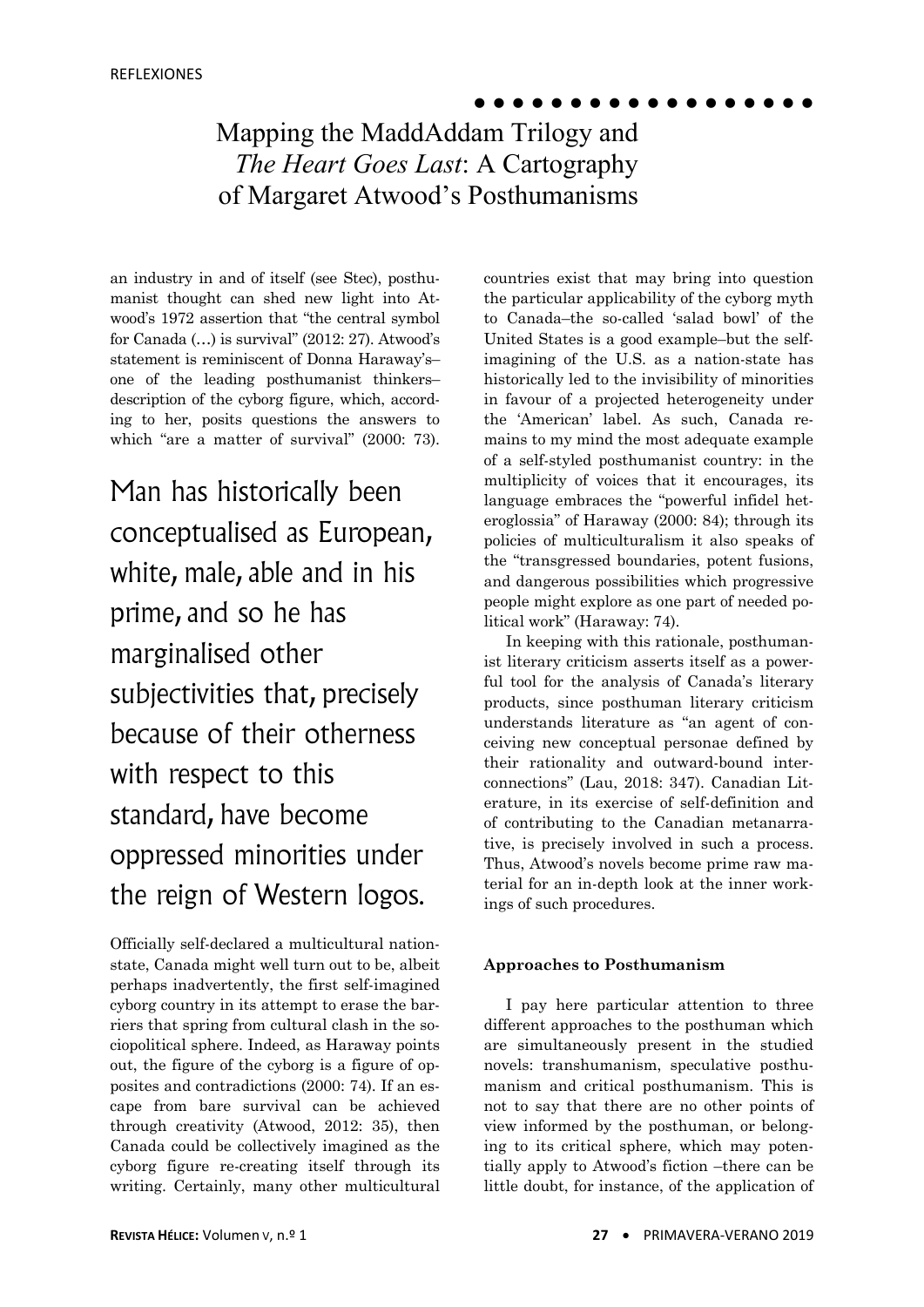ecomaterialism to Atwood's environmental dystopias. Rather, this selection is a way of narrowing down the focus to ensure a minimum representation of diverging iterations of the posthuman in order to show their individual applications as well as shortcomings within the context of *The Heart Goes Last* and the MaddAddam trilogy. Both the novel and the trilogy feature prominently among Atwood's works of speculative fiction, and deal specifically with the consequences of the misapplication of current (or theoretically possible) technologies. These novels also highlight the process of construction of new subjectivities, which becomes necessary in conditions of drastic social and/or environmental change. In these scenarios, Man must rethink his claims of centrality in the Earth's ecosystem. Only in acknowledging his interdependency with, and the validity of, human and nonhuman entities whose subjectivity had previously been thought either worthless or nonexistent, as well as in acknowledging their combined dependency on the natural environment, lies the possibility for the continued existence of all.

 The first of the posthuman theorisations considered in the present pages, transhumanism (or H+, for "Humanity Plus"), is starkly different from speculative and critical posthumanism in that it emphasises its roots in Enlightenment humanism and progress (More, 2013: 4), and "focuses specifically on human enhancement" (Ferrando, 2018: 439). The pathways for the modification of the human opened by the development of high technology, transhumanists argue, may lead to the existence of superior beings stemming, but different from, humans: the posthumans (Wolfe, 2010: XIII). Transhumanism also takes into account the possibility that artificial intelligences created by humans develop independent (non-programmed) thought, something known as 'the singularity.' Thus, progress also finds at its centre the likelihood of catastrophe, what Bostrom has termed "existential risk": "one where an adverse outcome would either annihilate Earthoriginating intelligent life or permanently and drastically curtail its potential" (2002: 2). This is acknowledged in Article 3 of the Transhumanist Declaration, which recognises that "humanity faces serious risks, especially from the misuse of new technologies. There are possible realistic scenarios that lead to the loss of most, or even all, of what we hold valuable (…). Although all progress is change, not all change is progress" (Baily *et al.,* 1998: online). The reference to progress is key in the understanding of the transhuman, particularly since technoscientific progress is at the core of current technological/advanced capitalism.

# Atwood's novels become prime raw material for an indepth look at the inner workings of such procedures.

 Speculative posthumanism (abbreviated SP) does not take Enlightenment humanistic values as the point of departure, nor does it understand their persistence in time as a necessity. Summarising Roden's extensive book on speculative posthumanism (2015), Danaher identifies SP as the middle ground between the approaches to the posthuman reflected here. Speculative posthumanism "shares certain elements of transhumanism and critical posthumanism." While it partakes of "the transhumanist fascination with the ways in which technology can be used to modify and enhance human attributes," it also holds that the resulting beings "could be radically alien and different," leading to "a radical restructuring of the values inherent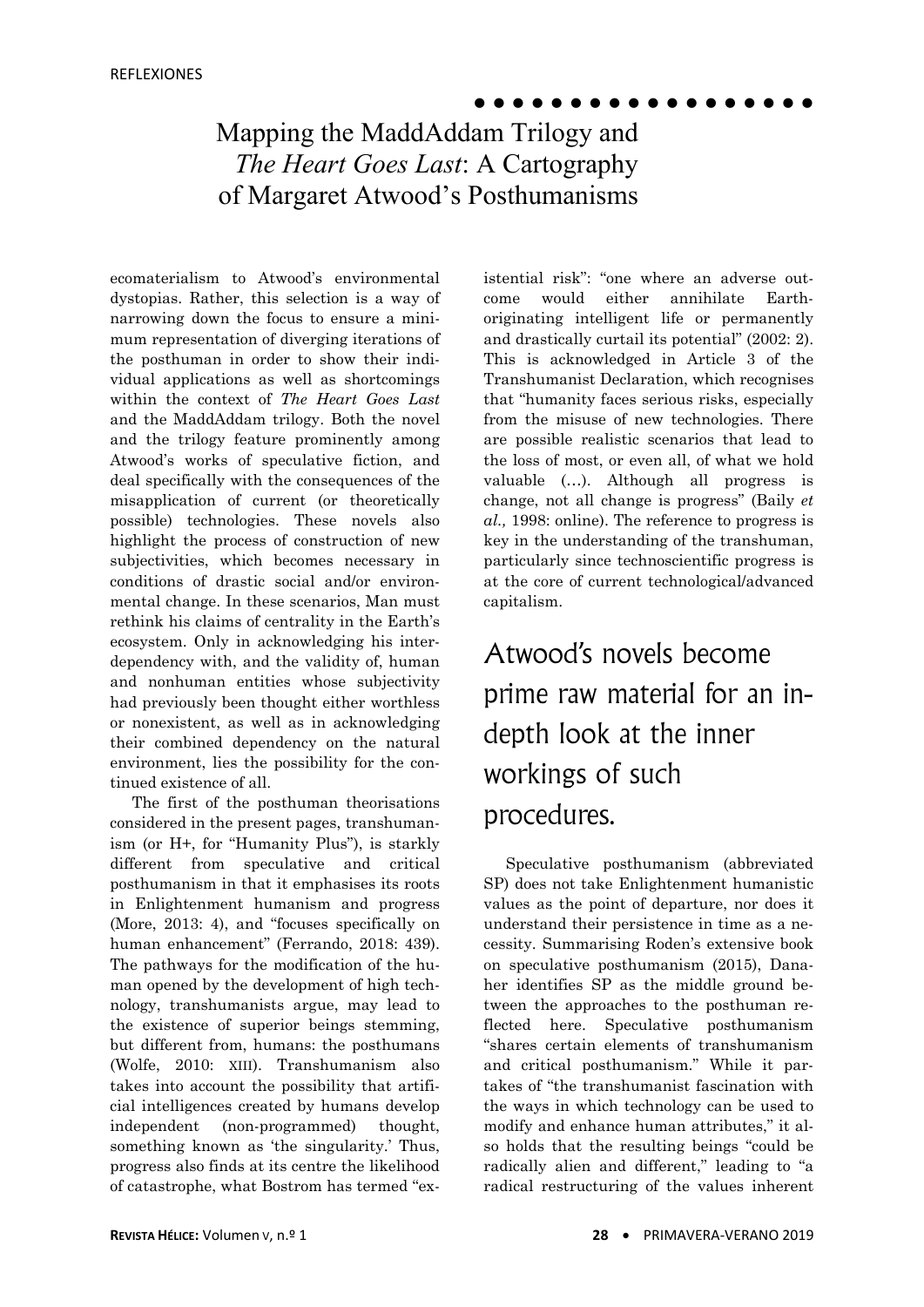in present social orders" (Danaher, 2015: online). This aligns with the necessity identified by critical posthumanism of finding new iterations of now-obsolete (or perceived as such) humanistic values that might spur new, affective forms of subjectivity and relationality.

Critical posthumanism, the last of the posthumanisms I am concerned with here, is born from the convergence of posthumanism, understood as the "critique of the humanist ideal of 'Man' as the universal representative of the human," with post-anthropocentrism, a critique of "species hierarchy" that advances "bio-centred egalitarianism" (Braidotti, 2018a: 1). According to Braidotti, critical posthumanism entails the convergence of deviating strands of posthumanist thought beyond dialectical opposition, wanting to "reassemble a discursive community out of the different, fragmented contemporary strands of posthumanism" (2013*:* 42).

Speculative posthumanism does not take Enlightenment humanistic values as the point of departure, nor does it understand their persistence in time as a necessity.

I would like to clarify that, although my analysis focuses on the relationship between the human and the technological, I reject the idea that both categories constitute a binary and are of necessity dialectically opposed, for "any material system is technological if it filters information useful to its survival (…) if it intervenes on and impacts its environment so as to assure its perpetuation at least" (Lyotard, 2000: 132). This is in line with the conception of both categories held by nonhumanist strands of posthumanism, and it is something that I believe Atwood's fiction also reflects.

#### **Margaret Atwood and Posthuman Criticism: Rethinking the Human**

In order to identify what the posthuman looks like, the question at the centre of its thought is "what is (a) 'human'" (see Wolfe). Different strands of posthumanist thought might provide different answers but, before their applicability to Atwood's fiction can be contrasted, we first need to unravel what 'human' looks like in the different scenarios presented by Atwood's works.

 Within the context of genetic engineering as portrayed by the MaddAddam trilogy, the first approach to distinguish what counts as human and not is quantitative; that is, having to do with the extent to which an organism has been modified and how much these modifications separate the bioengineered result from the initial product. For instance, the Crakers, who include all the different possible bodily enhancements enabled by genetic engineering, are acknowledged as a separate humanoid species in their condition as technologial "floor models" (*Oryx*: 359). Beyond that, a discussion of someone's humanity is also closely related to their upholding of humanist values that are still perceived to be at the core of the individual (if not of society, which has progressively abandoned them). In particular, characters in the trilogy take note of how senseless violence and cruelty, such as that exerted by the main antagonists of the third novel–the "Painballers"–, affect our notion of the human. Painballers, in the novel, are hardened criminals competing in teams on a reality TV show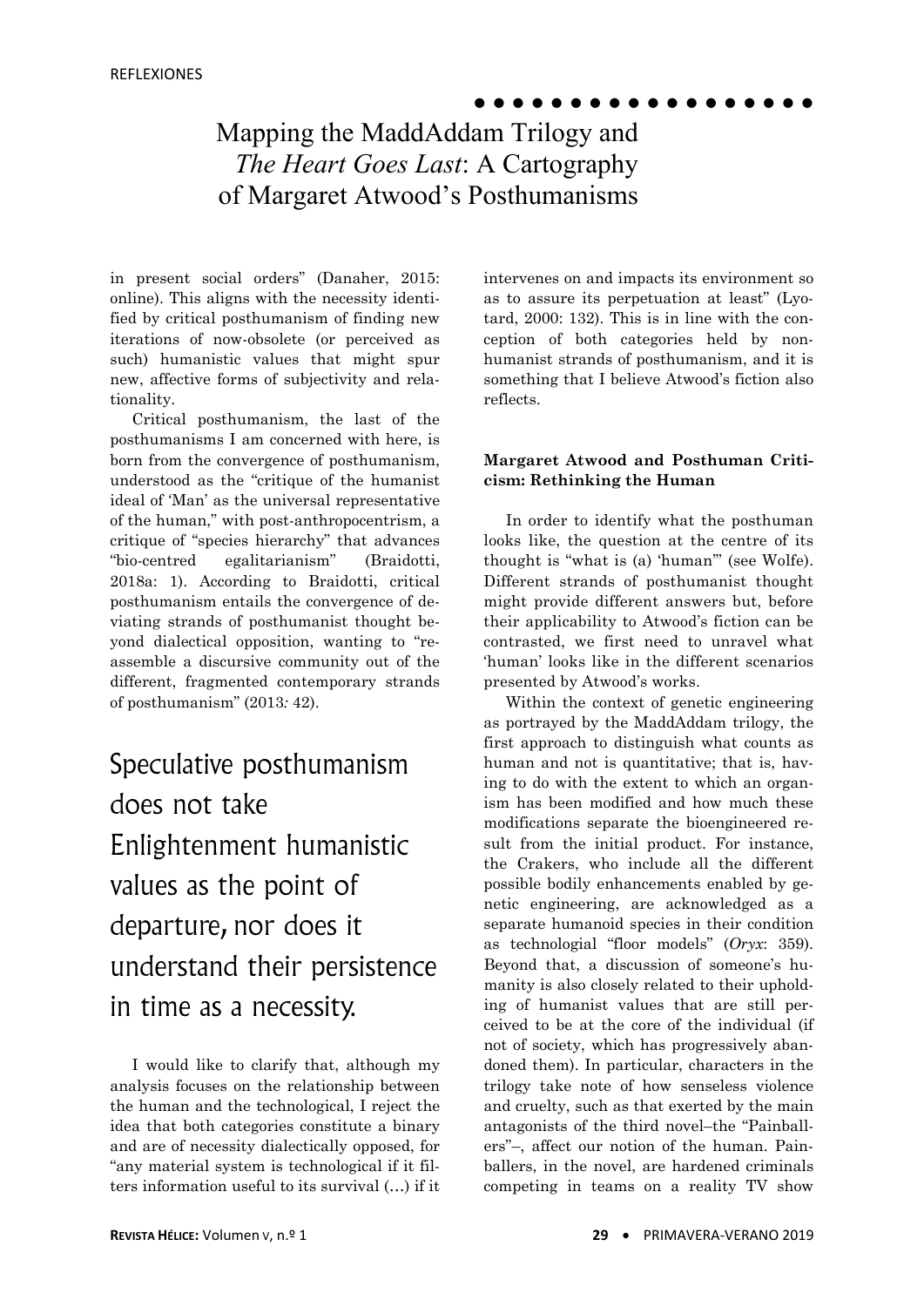arena where they gruesomely murder each other in the manner of gladiators, and leave evidence of their killings for the other team to find–for instance, by hanging corpses that visibly lack some organs. These sadistic practices not only serve to intimidate the opposing team but are also an extreme example of the insensitivity and moral blindness that is characteristic of the neoliberal capitalist moment. Thus, they can be said to dissolve the basic humanity or "humane-ness" that is automatically granted to members of the *Homo Sapiens Sapiens* species:

'Who cares what we call [the Painballers],' says Rhino. 'So long as it's not *people.*'

 Hard to choose a label, thinks Toby: three sessions in the once notorious Painball Arena have scraped all modifying labels away from them, bleached them of language. Triple Painball survivors have long been known to be not quite human (*MaddAddam*: 448, original italics).

 The passage calls attention to language. Art also seems to play a role in the construction of what is known as human, for an utter lack of artistic ability–in this example, singing–during the development of the Crakers rendered them essentially "zucchinis" (*Madd-Addam*: 57). That is, although the Crakers are, physically, fully functional humanoids, their lack of creativity makes them incapable of adequately engaging with others.

 Chief among the arts that scientists tried to erase from the Crakers are linguistic products: insofar as they can offset and prevent situations of extreme violence, writing and the effective/affective use of language are hailed as the safeguards of common (not shared) humanity. In the post-apocalyptic context of *MaddAddam*, creativity is not only a necessary survival skill (to improvise solutions to the decay and disappearance of technology), but also a life-affirming practice. Writing in particular becomes a way of affirming life as

*potentia*, which, in critical potsthumanism, corresponds to the Spinozist notion of the division of power as negative, or dominating (*potestas*) and generative and connected to the world (*potentia*). The '*potentia-*l' of writing is then exploited in *MaddAddam* to counteract the erosion of humanistic values that seem to become redundant within advanced capitalism, in line with critical posthumanist thought, which views with scepticism the current perceived obsolescence of literature: "a critical posthumanist (and 'countertextual') approach is both aware and wary of the contemporary desire to leave the humanist apparatus of literacy and its central institution of literature (…) behind" (Herbrechter, 2018: 95).

# Within the context of genetic engineering as portrayed by the MaddAddam trilogy, the first approach to distinguish what counts as human and not is quantitative.

 The relevance of language in relation to humanness is also echoed in *The Heart Goes Last*, where it is stated that the addition of "fancy language" in anthropomorphic sex robots "costs extra" and is only available at "the Platinum level" (*Heart*: 232). Indeed, the economic terms in which the description of perceived human traits is given are, as we will see, characteristic of the overall tone of the novel. Language, however, is not unequivocally depicted as good–particularly not in women, who, in the novel, become another object of the advanced capitalist economy: "There's a plus [if the robots can't talk] though, they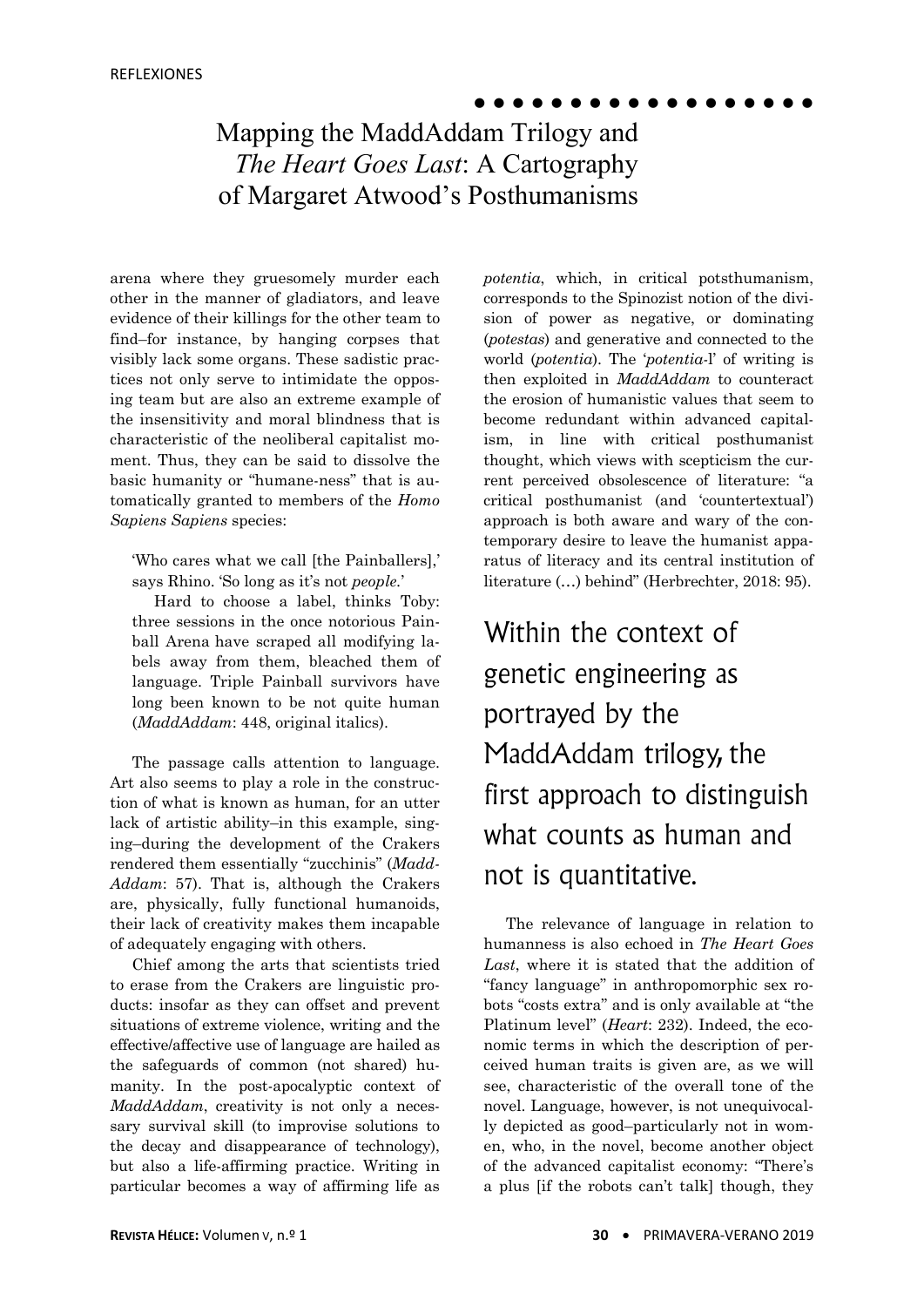can't pester you, like, did you lock the door, did you take the garbage out, all of that" (*Heart*: 232). Furthermore, as one of the characters expresses in *MaddAddam*, the creative power of language and writing also contains within it the possibility of generating evil: "Now what have I done? She thinks. What can of worms have I opened? (…) What comes next? Rules, dogmas, laws? The Testament of Crake? How soon before there are ancient texts they feel they have to obey but have forgotten how to interpret? Have I ruined them?" (*MaddAddam*: 250).

#### **The MaddAddam Trilogy**

In Atwood's MaddAddam trilogy, we are presented with an account of a pre- and postapocalyptic "New New York." In it, most human beings have been obliterated with the dissemination of a deadly disease through the very commercially succesful BlyssPluss Pill. As Crake, its creator, explains, this is a

[S]ingle pill that, at one and the same time:

 a) would protect the user against all known sexually transmitted diseases, fatal, inconvenient, or merely unsightly;

 b) would provide an unlimited supply of libido and sexual prowess, coupled with a generalized sense of energy and wellbeing (...) c) [and prolong] youth. (Oryx: 346) (*Oryx*: 346).

 The survivors, Crake's friend Jimmy, a number of scientists–the MaddAddamites–and members of the ecological sect known as God's Gardeners are left to take care of the Crakers, an anthropomorphic new species designed by Crake to take over the planet after man's demise. At the same time, they must defend themselves against the Painballers who have survived their own murderous reality TV show to conquer freedom, while negotiating their place among new spliced bioforms like the pig/human organ hosts, the Pigoons.

 In MaddAddam, the Crakers are arguably the most complex iteration of the tehcnologically enabled posthumanism, being a new race of humanoid creatures bioengineered to surpass so-called 'narrow' humans and take their place in the new world order after their creator, Crake, triggers the 'Waterless Flood' that does away with the greater part of humanity:

Compared to [the Crakers], even the Blyss-Pluss Pill was a crude tool (...) In the long run, however, the benefits for the future human race of the two in combination would be stupendous (...). The Pill would put a stop to haphazard reproduction, [the Crakers] would replace it with a superior method (...). What had been altered was nothing less than the ancient primate brain. Gone were its destructive features, the features responsible for the world's current illnesses*.* (*Oryx*: 358).

 In their bioengineered physical superiority with respect to narrow humans, the Crakers can be seen as away of bridging the gap that, according to speculative posthumanism, "[t]here are no posthumans." According to specultive posthumanism, an agent is posthuman "if and only if it can act independently of the 'Wide Human' (WH)– the interconnected system of institutions, cultures, individuals and technological systems whose existence depends on biological ('narrow') humans" (Roden, 2018: 399-400). The Crakers, then, are able to figure among the new class of "posthumans" because they have been specifically designed for a world without the WH, as a replacement *sui generis* species (*Oryx*: 356). However, this does not take into account the Crakers' necessity of a teacher and caretaker, without whose support the Crakers lack sufficient knowledge to guarantee their independent survival, regardless of their bodily enhancements. Particularly so, since the Crak-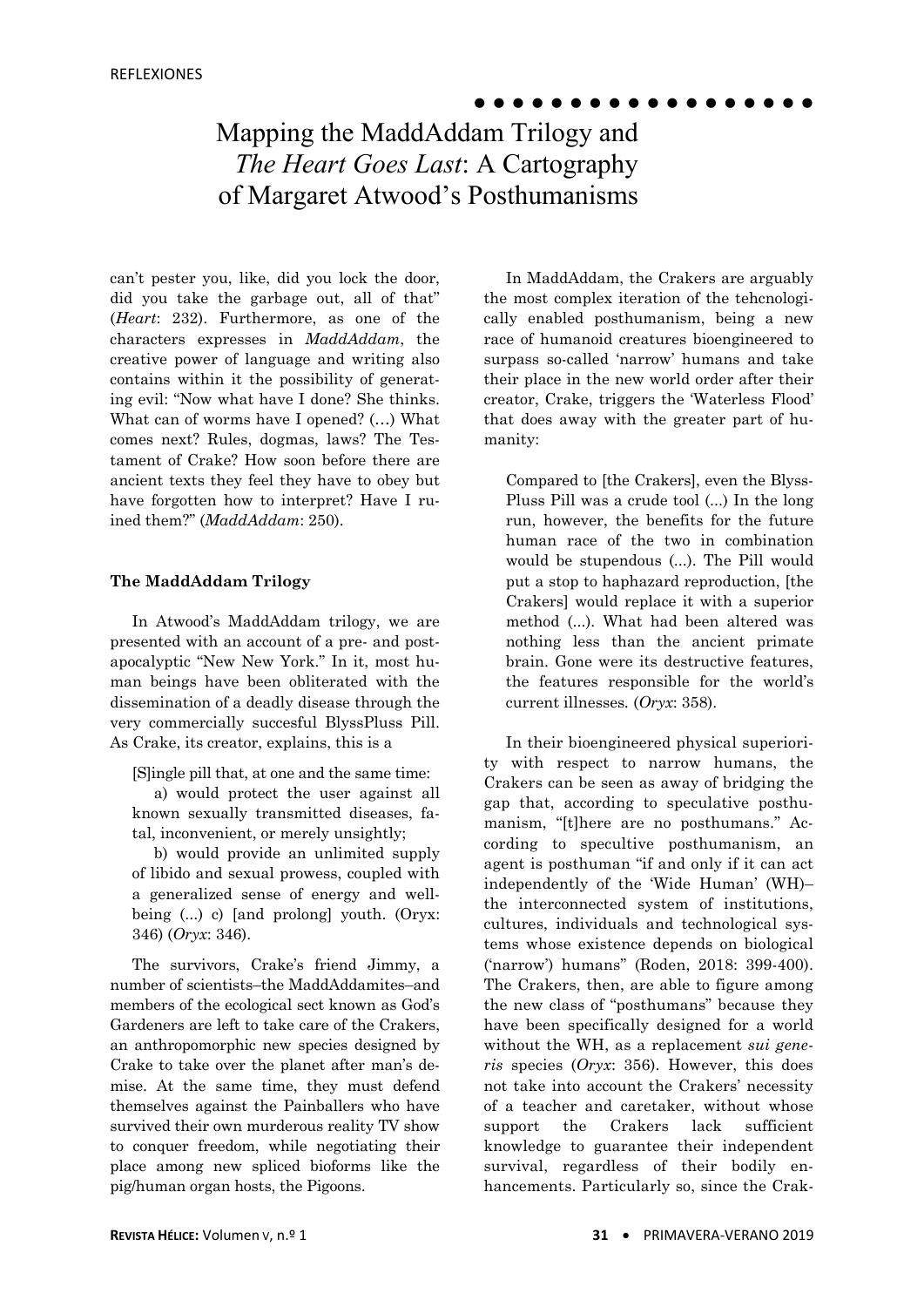ers cannot understand violence and are helpless to defend themselves not only against the more dangerous remnants of the preapocalyptic world (like the Painballers), but against the very environment in which they are supposed to thrive, grasping only with difficulty the possibility of their having predators at all (*Oryx*: 185).

In Atwood's MaddAddam trilogy, we are presented with an account of a preand post-apocalyptic "New New York." In it, most human beings have been obliterated with the dissemination of a deadly disease through the very commercially succesful BlyssPluss Pill.

 The Crakers' reverence for their guardian Jimmy, who is on his way to becoming "a secondary player in their mythology" (*Oryx*: 262), is also an indication that the Crakers have begun to operate within the ideological structures enabled by the WH, in spite of the genetic engineering whereby the Crakers ought to have functioned not only better than, but completely separate from, humans and their ideological architecture: "Crake thought he had done away with all that, eliminated what he called the G-spot in the brain. *God is a cluster of neurons*, he'd maintained" (*Oryx*: 186, original italics).

 Furthermore, the adherence to a speculative posthumanist view of the Crakers would signify that, in the advent of an apocalyptic event which dismantles the WH, the *post*human is chronologically triggered, because human agency and human products, if at all existent after the apocalypse, are not longer usable or current. In this case, the posthuman moment is reached without the necessity for a shift in human materiality or subjectivity (e.g. without the reliance on human enhancement technologies or an ontological turn to an inclusive posthuman subjectivity that also acknowledges the value of nonhuman subjects). Hence, the posthuman turn would not necessitate the appearance of a posthuman species like the Crakers, merely the disappearance of humans and the dismantling and decaying of their institutions by the sole effect of time.

 This is a complication acknowledged by critical posthumanism, which sees the "chronological trigger" for the posthuman as a dialectical construction that can be overcome by means of non-binary thinking:

The prefix 'post-' (...) on the one hand, signifies a desire or indeed a need to somehow go *beyond* humanism (or the human), while on the other hand, since the *post-* also necessarily repeats what it prefixes, it displays an awareness that neither humanism nor the human can in fact be overcome in any straightforward *dialectical* or historical fashion (for example, in the sense: after the human, the posthuman). (Herbrechter, 2018: 94, original italics)

 Therefore, in critical posthumanism, the existence of the Crakers as a posthuman population goes unquestioned *regardless* of the situation of the humans or the speculative posthumanism's WH.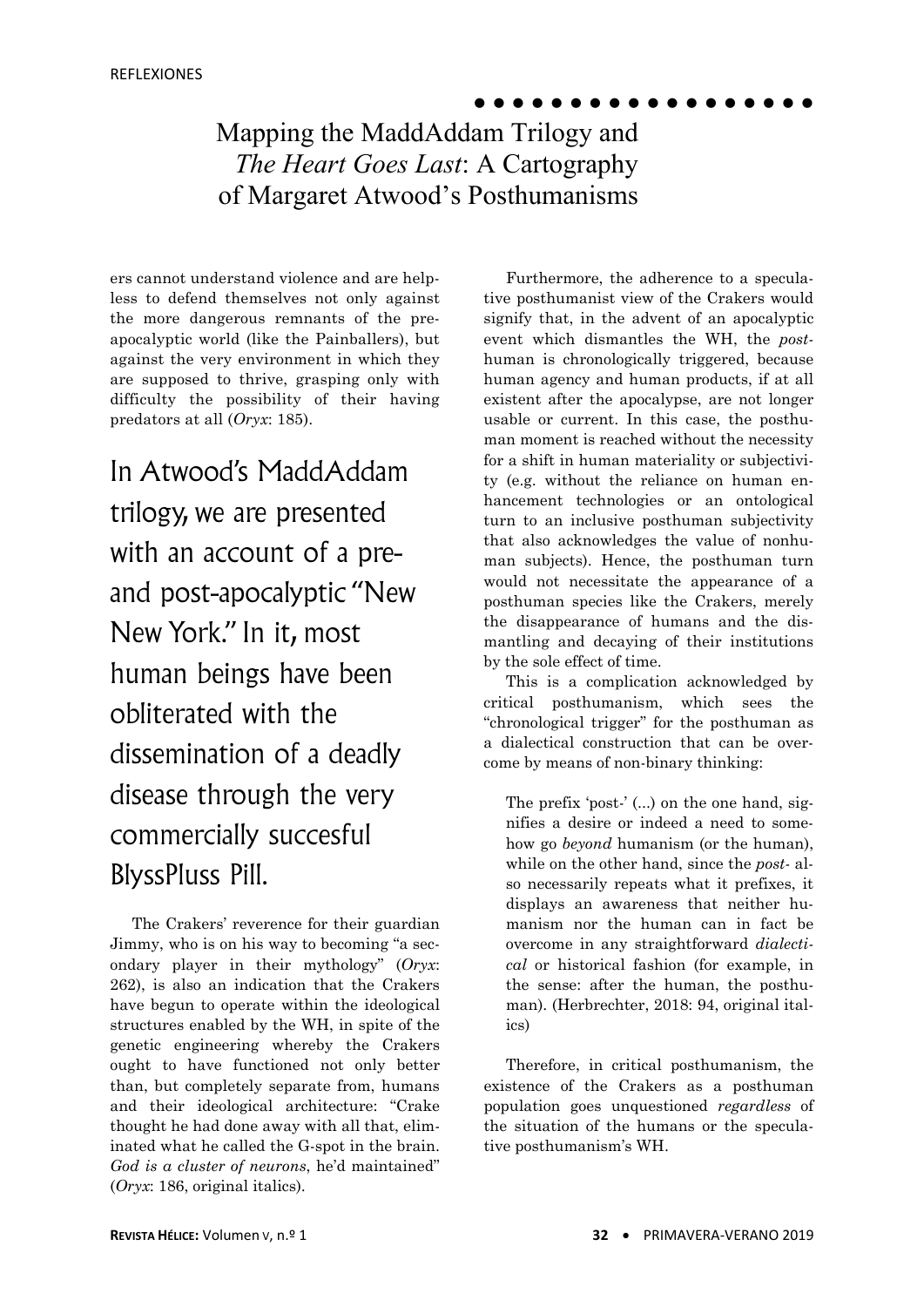#### **Genetic Engineering and Animal-Human Relations**

The MaddAddam world is dominated by practices of bodily enhancement and genetic engineering. These have ostensibly positive aims, in the name of (human) progress, normally associated with a prolonged lifespan or cosmetic enhancement. However, these technologies also have a strong potential for being used with nefarious intent, providing their users with the opportunity to change their features and biometric data in order to melt into the criminal underbelly of the technocratic, corporation-run society. As Macpherson points out, the ethical issues behind the darkest applications of these technologies go unquestioned. Those who doubt that these advances are constitutive of progress are condemned to disappearing from the system: "The thrill is in the possibility (...) The moral results of such experimentation are apparently never explored–or only explored by those whose fates become dark and twisted" (2010: 78). As ever, the development of these technologies remains a capitalistic venture, and so the ultimate considerations have to do with profit and motive (cheapness and ready availability).

 The best example of this are the Pigoons, which are developed as a substitute for organ donors but whose human subjectivity is contemplated by the fact that they possess human genetic material: "to set the queasy at state, it was claimed that none of the defunct pigoons ended up as bacon and sausages: nobody would want to eat an animal whose cells might be identical with at least some of their own" (*Oryx*: 27). In spite of these assurances, however, the reduction of biodiversity sees the Corporation's canteen offer pork products more often, which is at odds with the young protagonist Jimmy's empathetic connection with the spliced animals: "He didn't want to eat a pigoon, because he thought of the pigoons as creatures much like himself. Neither he nor they had a lot of say in what was

going on" (*Oryx*: 27). As we will see, the capacity to relate empathetically with nonhuman subjects is an important theme in the MaddAddam trilogy. This is seen in different characters throughout the series but, as Adami points out, "in *Oryx and Crake* it is Jimmy who gives voice to Atwood's preoccupation regarding the impact of biotechnology on our humanity questioning the morality of Crake's enterprise" (2012: 255). The thirdperson narrator gives voice to Jimmy's own queasiness, which will be echoed throughout the remaining books in the trilogy: "Why is it he feels some line has been crossed, some boundary transgressed? How much is too much, how far is too far?" (*Oryx*: 242)

 The radical malleability of bodies in the posthuman moment forces their reconceptualisation. Rather than being unitary subjects endowed with cartesian rationality, bodies are defined according to the concept of material and subjectival assemblage. The new posthuman subjectivity, then, "becomes distributed and prosthetic. The posthuman subject has no property in the body but is both open and closed, receptive of outsiders as well as dependent on a continuous selfexteriorization" (Rossini, 2017: 159). In accordance with the critical posthumanist belief in the ubiquity and interconnectedness of matter, the human body or subject is seen as "just another knot in the web of interspecies or intersubjective dependencies (...). Being is being-with, living-with strangers and foreigners, including the foreigners within" (Rossini, 2017: 165). The "foreigners within," of course, refer to the products of enhancement technologies, which, as transhumanists will acknowledge, may also foster a sense of alienation from one's own foreign materiality as much as they might enhance somebody's abilities or quality of life, also in the most basic cases–for instance, to mention Rossini's own example, in the event of a heart transplant.

The MaddAddam animals, as well as the Crakers, literally em*body* the material inter-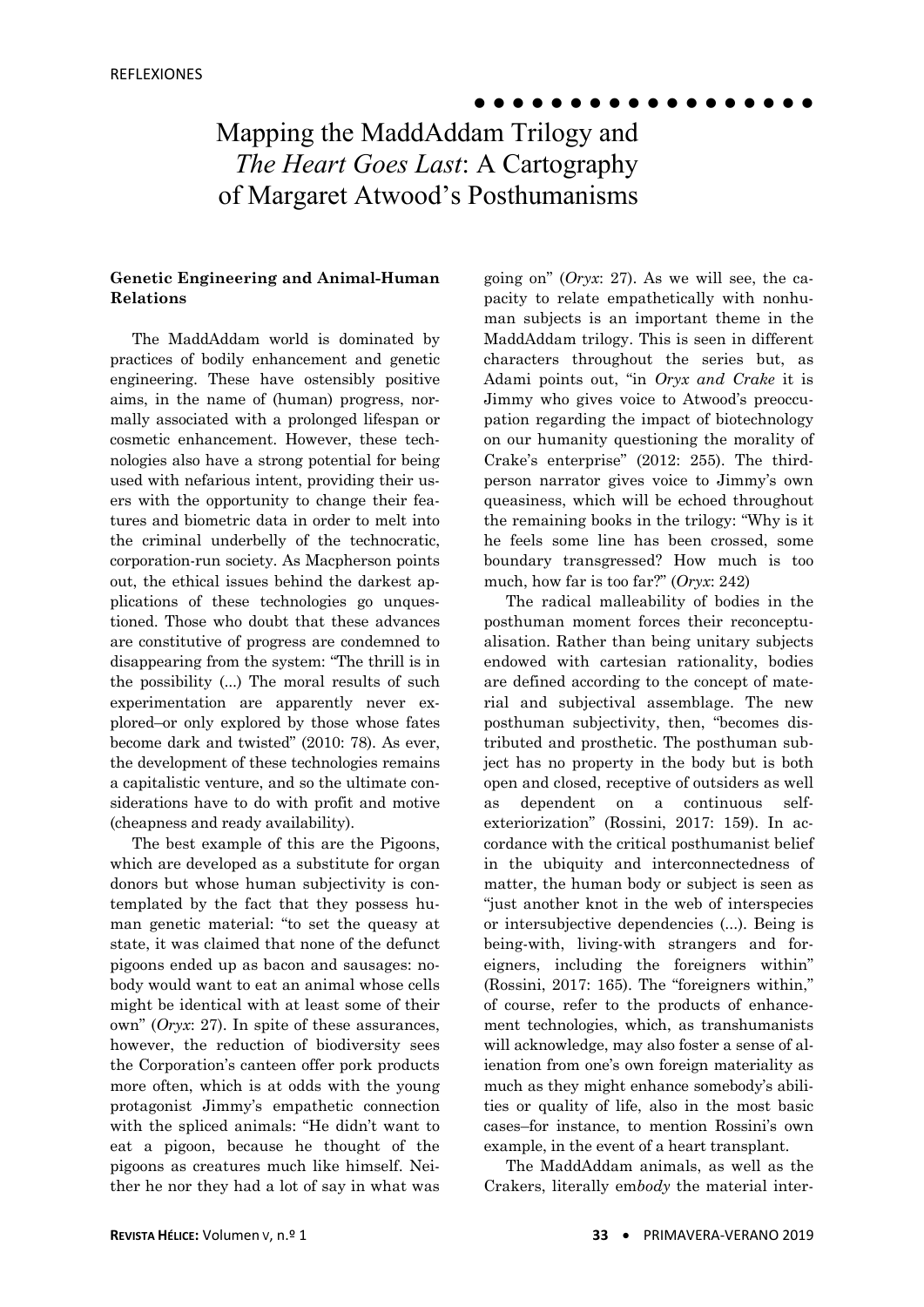connectedness that is at the heart of the posthuman. Some of these hybrid animals, albeit to a lesser extent than the Crakers, have even become hardly recognisable in their intraspecies splices or adaptations. Their genetic heritage is known only by their names, like "wolvog" (a cross between a wolf and a dog) or "liobam" (a lion/lamb splice).

 Bodily dislocation paves the way for a new posthuman subjectivity, reflected, for example, in the uncertain extent to which animals like the Pigoons are considered fellow (non)human/ hybrid subjects. This shift in subjectivity is also reflected in the breaking down of linguistic barriers that allow the Crakers and Pigoons to communicate, erasing one of the boundaries which, in humanist thought, have most clearly separated humans from animals. The fact that narrow humans cannot understand this language, but the Crakers can, speaks not of the continued exceptionality of humans in the post-apocalyptic landscape, but, I believe, of the inadequacy of the species in a world no longer tailored to it. Without the enhancements of the Pigoons or the Crakers, the surviving humans are at a social and biological disadvantage. The survivors, in their lack of understanding of the nonhuman Other, are unable to relate affectively to their environment and engage in productive dialogue such as ultimately allows the establishment of peace among humans and Pigoons. In this failure, they perpetuate the cycle of violence that is acknowledged throughout the series as the condition of their kind, for instance in the Blood and Roses game, where players exchange the artistic feats of mankind for the many atrocities that have ultimately destroyed them. The Crakers' initial condition too, becomes reversed: by the end of the trilogy, they are the effective caretakers of the humans, and the preservers of their dwindling legacy: "Now I have added to the Words, and have set down those things that happened after Toby stopped making any of the Writing and putting it into the Book. And I have done

this so we will all know of her, and of how we came to be" (*MaddAddam*: 470).

The radical malleability of bodies in the posthuman moment forces their reconceptualisation. Rather than being unitary subjects endowed with cartesian rationality, bodies are defined according to the concept of material and subjectival assemblage.

 The relational shift incurred on by Crakers and animal splices alike can best be understood from the point of view of posthuman critical theory, where the adoption of a Spinozist ethics of joy and affirmation becomes the ultimate site of resistance against the "rashness" and "anger" that propel violent action against others (*Year*: 22). Rashness and anger are not only traits that antagonist characters like the Painballers possess, but are acknowledged to be a central part of the human condition, as they also appear in otherwise kindly and peaceful charaters like Toby, pointing to the violence of humankind as a barrier blocking its access to an affective relationality with the other.

#### *The Heart Goes Last***: A Ustopian Novel**

*The Heart Goes Last* is a ustopian novel–to use Atwood's word, a conflation of "utopia"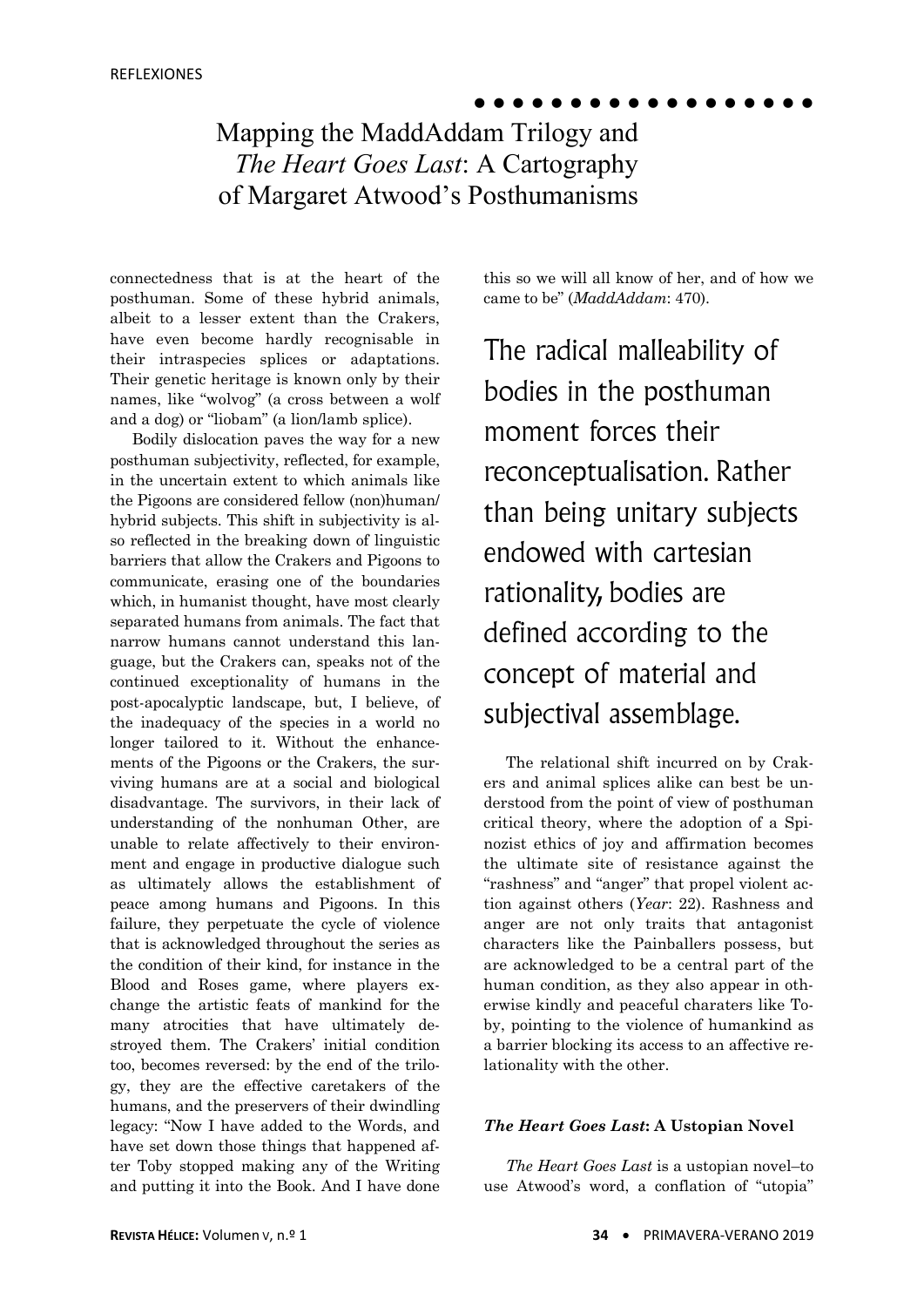and "dystopia"–that begins in he midst of an economic crisis reminiscent of that of 2008:

There were hordes of two-bit experts on TV pretending to explain why it had happened–demographics, loss of confidence, gigantic Ponzi schemes–but that was all guesswork bullshit. Someone had lied, someone had cheated, someone had shorted the market, someone had inflated the currency. Not enough jobs, too many people. Or not enough jobs for middle-of-theroad-people like Stan and Charmaine. (*Heart*: 9)

 The protagonist couple enters an arrangement by which, in order to be spared from poverty and insecurity, they are to live in a highly automatised, isolated compound of town and prison (Consilience/Positron), alternating each month between living in an assigned home and gender-segregated cells. The project, at first promising to become "a revolutionary new venture" (*Heart*: 53) and a model for the future, is soon revealed to have a dark underside in the form of an organ farm, unveiling the ruthless economic interests of its founder, Ed, and presenting a picture of an amoral, market-driven society, where the ethical considerations of any given action have been displaced in favour of a calculation of the economic profit one might be able to obtain for it: "'We've turned away at least a dozen baby-blood offers. We tell them we can't accept it.' Someone's accepting it, Stan thought. You can bet they are. If there's money in it" (*Heart*: 10-11).

 In *The Heart Goes Last*, one of the prime examples of the use of technology to alter the human condition is a type of laser brain surgery whereby the patient "imprints," or falls in love with, what they first lay eyes on upon waking up from the procedure. In the novel, patients do not choose to undergo this surgery, but are kidnapped and then forced to it: the subjects "[don't] sign up, exactly (...) Wake up is more like it. That way there's more freedom of selection. The clients wouldn't likely want anyone desperate enough to sign up of their own accord" (*Heart*: 254). From the wording, it is also very clear that this is a medical procedure to which only women are vulnerable: "When the subject wakes up *she* imprints on whoever's there. It's like ducklings" (*Heart*: 254, emphasis added). This procedure exemplifies how women's bodies become another saleable commodity in the capitalist economy. Because women are no longer considered fellow subjects, but are treated as objects within the system, technology becomes "a major instrument of *elite* male domination," aided by the fact that "minorities are systematically steered from technology" (Leonard, 2003: 19, original italics).

 The aforementioned surgery and its implications can be most clearly traced to the transhumanist belief in the possibilities of human enhancement–however misguided or problematic the resulting 'enhancement' might turn out to be. As it has been pointed out, the transhumanist belief in (post)human perfectibility does not shy away from the acknowledgement that there are many ethical questions to consider in the carrying out of enhancement procedures, and that some of the results might turn out to be catastrophic for humans at large–or for a segment of the population, in this case, women. At least, in *The Heart Goes Last*, women have the dubious honour of figuring in the picture, as other groups that are deemed minorities have become effective castaways of the Consilience/Positron intended model society, such as LGBTQI+ folk: "Anything goes, out there in the so-called real world, though not inside Consilience, where the surface ambience is wholsomely. relentlessly hetero. Have they been eliminating gays all this time, or just not letting them in?" (*Heart*: 238).

 The existence of these new technologies also calls into question the notion of free will.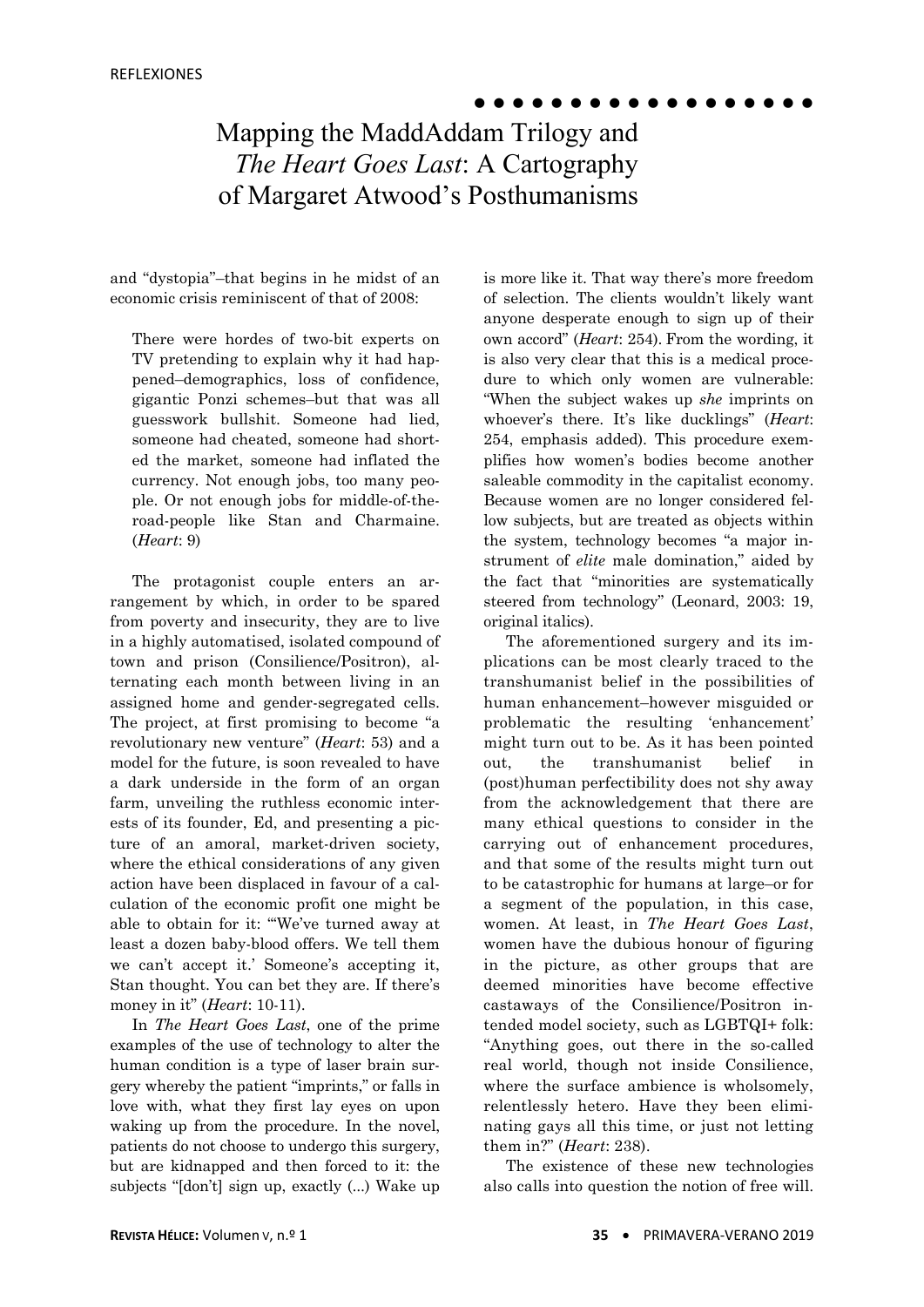The successful performance of the previously mentioned procedure or lack thereof problematises the notion of individual responsibility, which rests upon an individual's own sense of accountability for the use of their free will. As one of the novel's characters expresses, "Nothing is ever settled (...) Every day is different. Isn't it better to do something because you've decided to? Rather than because you have to?" At the same time, this character acknowledges that a withdrawal of responsibility can be "seductive" to some, asking: "You want your decisions taken away from you so you won't be responsible for your own actions?" (*Heart*: 379). The lack of free will, or rather the disavowal of accountability that a lack of free will entails, brings to mind Hannah Arendt's notion of the 'banality of evil,' and so opens up dialogue regarding, for instance, the extent to which advanced technologies should be endowed of moral decisionmaking–not being responsible for their own programming–or held accountable if they turn out to be the agents of violence. The novel also questions the inevitability of inflicting evil under conditions of selfpreservation, and, as Fraile Marcos argues, it focuses on the ordinary citizen to explore, again following Arendt, how "[b]y refusing to take moral responsibility for one's actions or turning a blind eye on the unethical behaviour of others, the average person may easily turn from being a victim into a collaborator and perpetrator of evil" (n.p. forthcoming).

 In *The Heart Goes Last*, sex robots can be read as an example of the disposable body. The robots themselves, as a piece of technology in the neoliberal capitalist market, are disposable in their being gadgets that can be thrown away when upgraded, operating in a system that encourages their obsolescence. Moreover, though, they also make the Other human body disposable in the carrying out of intimate relationships and, because in the novel these robots can be customised to resemble specific people, they are symbolic of the similar expendability of individuals themselves. This expendability, as evidenced by Agamben, is one that functions in a particular political, social and economic system, where life loses its inherent value. This is also a system that has collapsed: Agamben notes the "state of exception" in which individual freedoms are curtailed by a totalitarian state seeking to limit the damages of the current crisis. This "state of exception" can also be found wherever a state is not present or is unable to exercise its sovereign power, as in the dystopian scenario presented in *The Heart Goes Last*.

# In *The Heart Goes Last*, sex robots can be read as an example of the disposable body.

 Life is not devalued merely in a Cartesian, spiritual sense, but also very clearly in a posthumanist one, because the malleability and expendability of human materiality desacralises the body, as argued for by cyborg theory (Haraway, 2000: 79). However, in *The Heart Goes Last*, the de-sacralisation of human materiality is not a conscious ontological turn to the posthuman, but happens within the wider context of neoliberal capitalism. For example, the Possibilibots, being commodities, are described in economic terms: they are "almost all margin once you've put in the front money. No food to buy, no death as such, and it's multiple use squared" (*Heart*: 239).

 Atwood's sex robots also posit ethical questions in their iteration as "Kiddybots"– Possibilibots modeled after children. Exemplifying the complexities of establishing an ethics of the posthuman–if such an ethics is even possible–the existence of Kiddibots ex-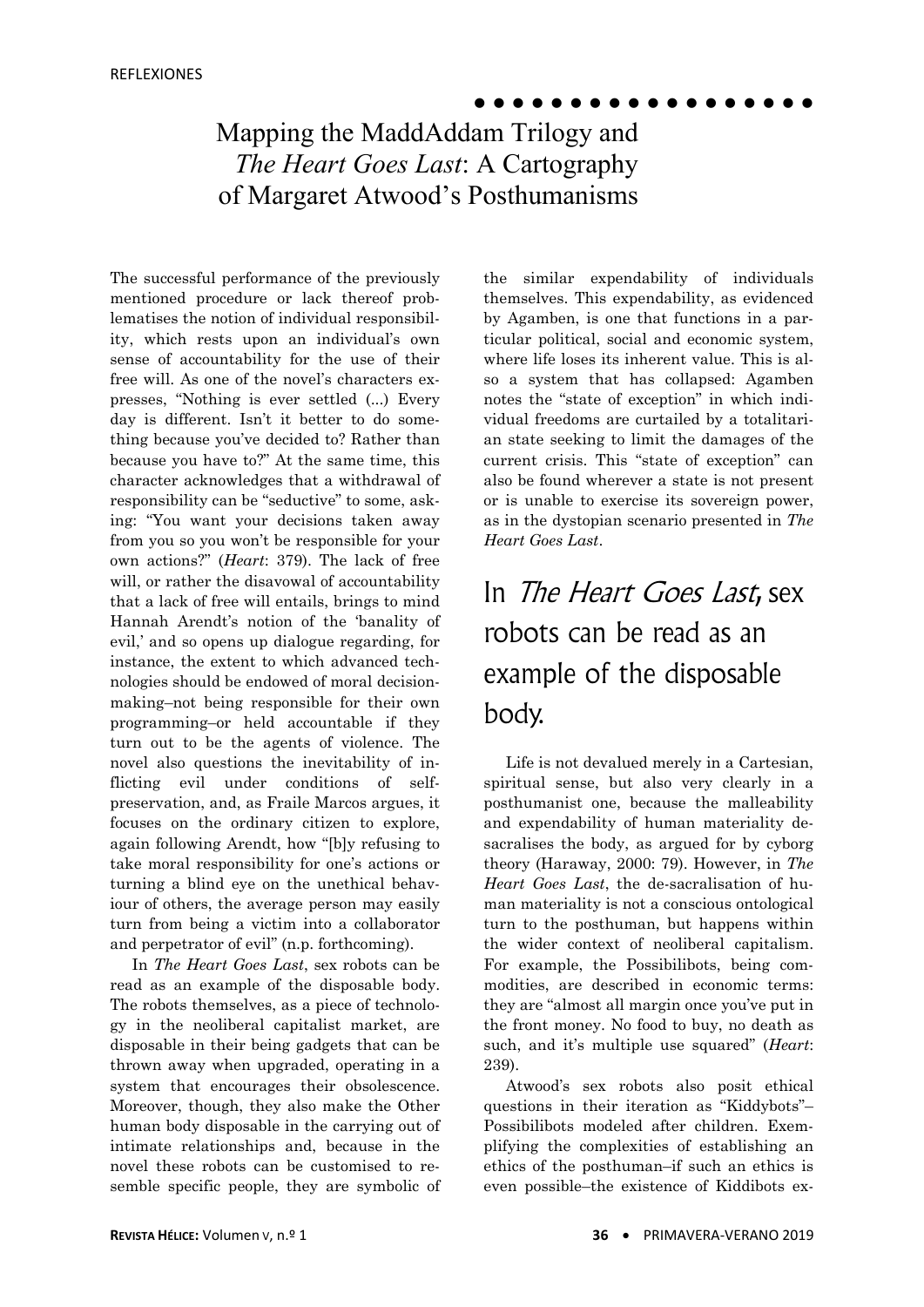cites some debate in the novel. On the one hand, their social good is argued by those who see Kiddibots as an alternative to child abuse: "Who knows? Maybe these bots are sparing real kids a whole lot of pain and suffering (...). Keeps the pervs off the streets" (*Heart*: 251). On the other, there are those who suggest that these robots are merely a practice run for perversities to come–an inclination that seems to be a given in the context of the novel, where Possibilibots are assumed to be a taster of their flesh-and-bones models: "once he's practiced on [the sex robot] he'll want the real thing" (*Heart*: 265). Ultimately, however, it is the impulse of neoliberal capitalism that propels the Kiddybots's continued presence on the market: "A lot of customers do buy [them], if you see what I mean (...) This vertical is a big earner for Possibilibots. Hard to argue with the bottom line" (*Heart*: 251).

 The existence of Possibilibots also brings into question the idea of the inevitability of progress that is at the heart of advanced capitalism. "I don't think they'll ever replace the living and breathing," says one character, to which another replies: "they said that about e-books. You can't stop progress" (*Heart*: 222). To what extent "progress" assumes a forward movement, however, is not unequivocally stated in the novel, which, as we have seen, also acknowledges the fact that the development of high-end technologies is not synonymous with their use for the common good. It is assumed that the only profit that factors in the advancement of these technologies is economic. Social benefit, if accounted for, is merely a side issue.

#### **Posthuman Death: A Sense of Dignity**

In this final section, I want to consider ways of giving death and dying in the posthuman moment or from the posthuman perspective. Both the MaddAddam trilogy and *The Heart Goes Last* concern themselves in great part with death. The MaddAddam trilogy takes place in a scenario of mass destruction after scientist Crake has invented and distributed a flesh-corroding pill. Death is also at the center of *The Heart Goes Last*, as much of the economy sustaining the ustopian community of Consilience/Positron is dependent on organ harvesting through "the Procedure," an institutionalised form of murder.

The existence of Possibilibots also brings into question the idea of the inevitability of progress that is at the heart of advanced capitalism.

 Because inflicting death (to others and oneself) is addressed very differently in the MaddAddam trilogy than in *The Heart Goes Last*, a different critical approach has been taken in each case. The first, which chiefly applies to *The Heart Goes Last*, analyses death from the perspective of market capitalism. The second, which most closely applies to the MaddAddam trilogy, is related to Deleuze and Guattari's idea of death as "becoming-imperceptible," which they posit in *A Thousand Plateaus* and is taken up by Braidotti in *The Posthuman*. Braidotti works through this idea, and states that death is a "reversal of all that lives into the roar of the 'chaosmic' echoing chamber of becoming. It marks the generative force of *zoe*, the great animal-machine of the universe, beyond personal individual death" (2013: 136). Death is seen as becoming-one-with-zoe, a melting into the generative, ever-changing forces of the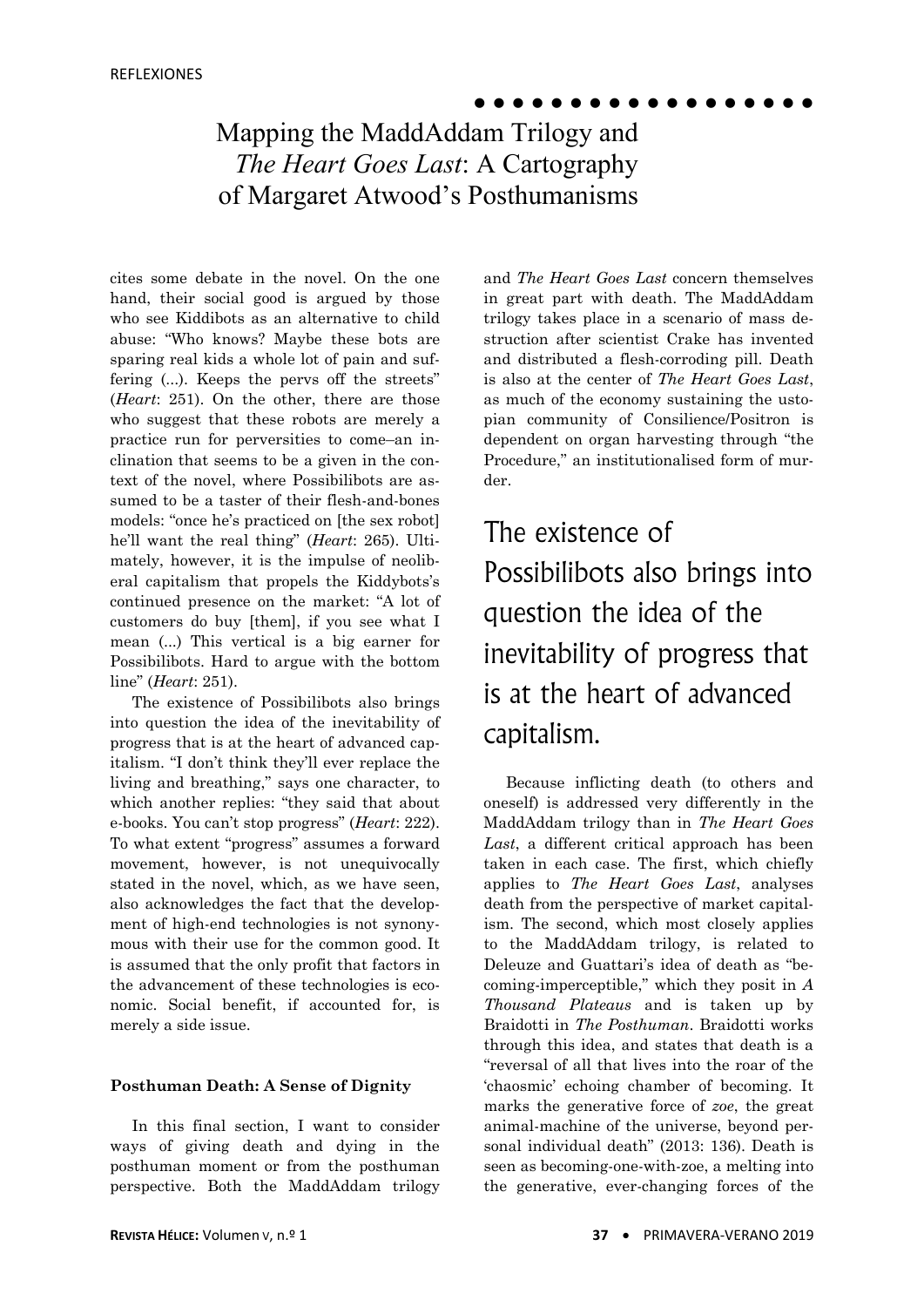cosmos. Braidotti makes clear, however, that this is not a transcendentalist spiritual idea, but one born of empiricism and scientific fact; it amounts to "radical immanence" (2013*:*  136) in the face of the recognition that all that exists is, ultimately, just matter.

As has been noted, death abounds within the MaddAddam trilogy. But far from the genocidal eugenics masterminded by scientist Crake, I would argue that the novels, on the whole, emphasise the importance of dying with dignity. The first character that is accorded such a death is Pilar, a senior member of God's Gardeners and an expert on bees and mushrooms. Pilar, suffering from an irreversible disease, avails herself of her knowledge of mushrooms and, with the aid of Toby, departs from the world in her own terms: "Pilar believed that she was donating herself to the matrix of Life through her own volition, and she also believed that this should be a matter of celebration" (*Year*: 214). She is then buried under an elderberry bush. This interment allows other characters to then come and attempt to interact with her, or her spirit, as she is believed to have assimilated with nature: "I want to do some consulting  $(...)$  with Pilar. Who, as you know, is dead (...). I know it's a bit crazy, as the Exfernal World would have said (...). Think of it as a metaphor. I'll be accessing my inner Pilar" (*MaddAddam*: 268).

 The way in which the eco-cult of the God's Gardeners views death reminds us of Braidotti's own perspective. For her, "[d]eath is the becomig-imperceptible of the posthuman subject and as such it is part of the cycles of becoming, yet another form of interconnectedness, a vital relationship that links one with other, multiple forces" (2013: 137). In this way, death escapes the pathologising that is characteristic of modern anxiety (as well as transhumanist thought, which ultimately seeks to postpone or stop it). It also defies its integration in the capitalist wheel of wealth generation, turning the self-styling of one's death into a mode of resistance in itself:

"Our beloved Pilar wished to be composted in Heritage Park (...). As you know, an unofficial composting is a risk, as it incurs heavy penalties –the Exfernal World believes that even death itself should be regimented and, above all, paid for–but we will prepare for this event with caution and carry it out with discretion" (*Year*: 219).

## As has been noted, death abounds within the MaddAddam trilogy.

 Reminiscent of Pilar's death is Toby's own, also self-inflicted in the face of a wasting illness: "Then Toby took her very old packsack, which was pink; and into it she put her jar of Poppy, and also a jar with mushrooms in it that we were told never to touch. And she walked away slowly into the forest, with a stick to help her, and asked us not to follow her" (*MaddAddam:* 473). Becomingimperceptible, becoming-one-with-zoe is then the way in which Toby and Pilar make sense of the end of their worldly span: in the face of death, they choose to believe in their assimilation with nature against existential despair, and so are immersed in the process of their own perpetuation:

Some say that [Toby] died by herself, and was eaten by vultures (...). Others say she was taken away by Oryx, and is now flying in the forest, at night, in the form of an Owl. Others said that she went to join Pilar, and that her Spirit is in the elderberry bush.

 Yet others say that she went to find Zeb, and that he is in the form of a Bear, and that she too is in the form of a Bear, and is with him today. That is the best answer, because it is the happiest; and I have written it down. (*MaddAddam*: 473-4).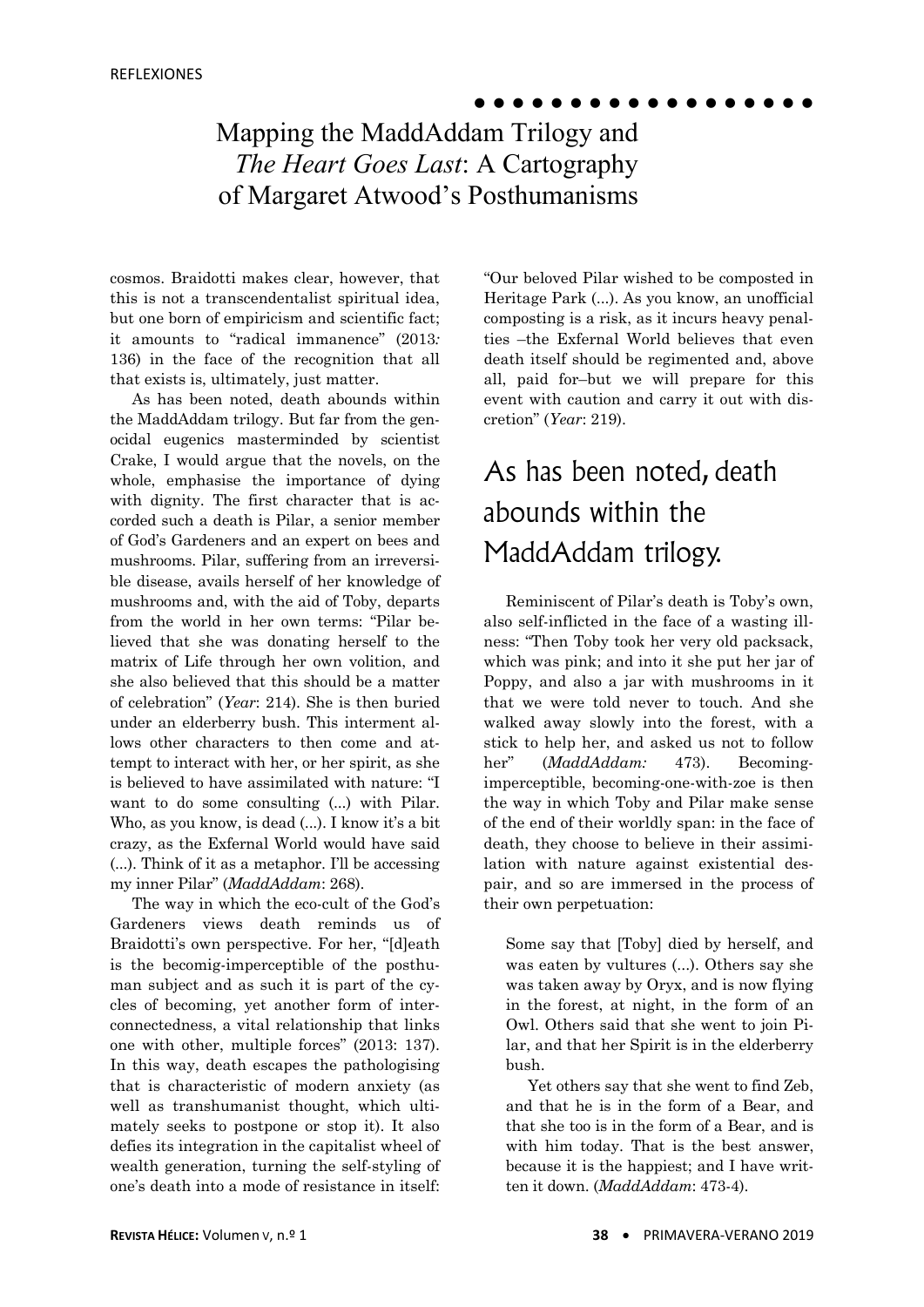For Braidotti, this continued existence in time, after death, not only rests in the memory of one's life in writing or one's dissolution into the 'chaosmic' forces, but also resides in the perduration of an individual's impact in their surroundings after their death: "The inner coherence of the posthuman subject is held together by the immanence of his/her expressions, acts and interactions with others and by the powers of remembrance, or continuity in time" (2013*:*  138). In *MaddAddam*, this is corroborated by the emotional response Pilar and Toby's deaths elicit in their communities, making them aspirational figures whose names are willed to "still be spoken in the world, and alive" (*MaddAddam*: 463).

 Aside from the Gardener ethos resonating with critical posthumanism's becomingimperceptible, I would like to note of an opposed view of death that is more tangentially mentioned in the MaddAddam trilogy: cryonics. Cryonics is "an experimental medical procedure that seeks to save lives by placing in low-temperature storage persons who cannot be treated with current medical procedures and who have been declared legally dead, in the hope that technological progress will eventually make it possible to revive them" (Bostrom, 2003: 15). It is therefore an experiment that is firmly rooted in the transhumanist belief in the technological possibility to avoid or delay death. As a product of the belief in the perfectibility of humans and their technologies, as well as a budding new profitable industry, cryonics also features in the MaddAddam trilogy, in the form of the company that offers these services: Cryo-Jeenyus. However, far from being the promising solution to the "problem" of death that transhumanist thought tries to solve, in the MaddAddam trilogy cryonics is seen as a trap for the rich and desperate, capitalising on the human fear of what in the novels is euphemistically referred to a "life-suspending event." To the reader, CryoJeenyus is exposed

as a sham: "[Collecting the corpses was] *a ferrying of the subject of a life-suspending event from the shore of life on a round trip back to the shore of life.* It was a mouthful, but Cryo-Jeenyus went in for that kind of elusive crapspeak. They had to, considering the business they were in: their two best sales aids being gullibility and unfounded hope" (*MaddAddam*: 384, original italics).

Of course, the resuscitation of a body maintained in cryonic conditions could be theoretically possible in the future–Atwood herself acknowledges that there is nothing in the MaddAddam trilogy by way of "technologies or biobeings" which "[does] not already exist, [is] not under construction, or [is] not possible in theory" (*MaddAddam*: 475)*.* However, MaddAddam clearly does not fathom cryonics as a viable approach or possible alternative to death, and instead, I argue, leans towards the previously explored affirmative vision of death that is prevalent in critical posthumanism. In doing so, it further negates the exceptionality of human life, embracing finitude as a condition of existence and rejecting the anthropocentric mindset that sees human life as more valuable than and separate from others.

In *The Heart Goes Last*, death with dignity also seems to factor in the Consilience/Positron scheme. However, "dignity" is flippantly replaced by death with "respect" in the carrying out of the Procedures. For Charmaine, who performs them, this respect lies on the fact that death is still given by humans, rather than automated, like most other activities taking place at Consilience/Positron: "Maybe soon they'll have robots carying out the Special Procedures and she'll no longer be required for them. Would that be a good thing? No. Surely the Procedure needs the human factor. It's more respectful" (*Heart*: 84). For Charmaine, giving death seems to be imbued with a certain amount of moral responsibility, a way of "providing an alternative" for those who are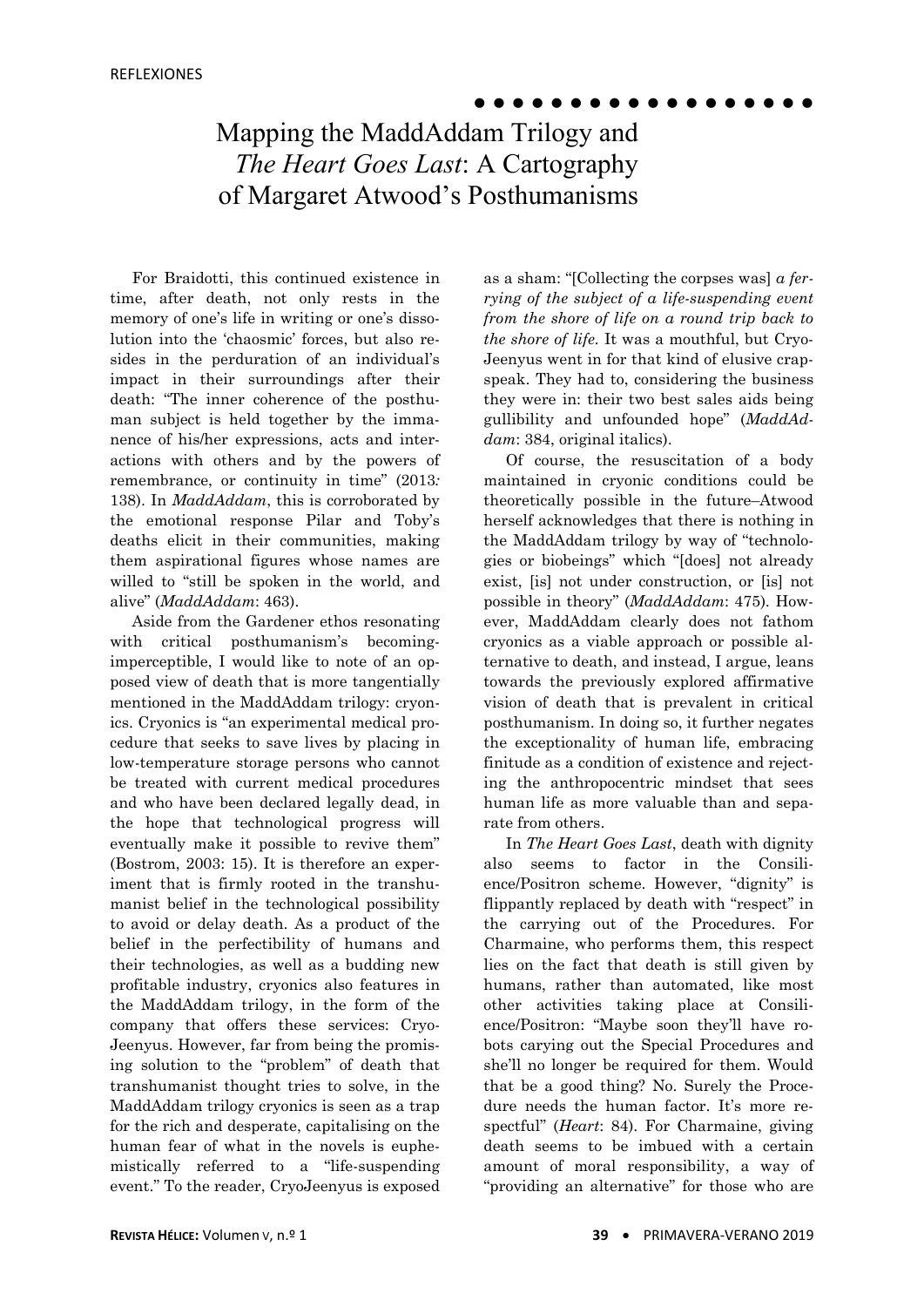unable to integrate into the system (*Heart*: 86). The unposed question, then, is whether robots would have the ability to weigh in on the moral implications on their actions, and act accordingly, providing, as Charmaine believes she does, a more "humane" send-off.

 Following the pattern of the laser brain operations, death in *The Heart Goes Last* is also starkly gendered: "Most of the Procedures are men, but not all. Though none of the ones she's done have been women, yet. Women are not so incorrigible: that must be it." (*Heart*: 85). We know, however, that it is not a matter of corrigibility: after they have served their purpose in the system, the use of men's bodies for organ farming makes them more valuable in death, while keeping women alive enables their exploitation in light of their marketable sexual value. Furthermore, within advanced capitalism and in conditions of ecological breakdown, women's reproductive abilities become necessary for the perpetuation of totalitarian systems as well as to fulfill the sexual desires of the elite male ruling class, as Atwood has explored in other texts (most notably *The Handmaid's Tale*).

#### **Conclusions**

I have attempted here to create a brief cartography of Margaret Atwood's diverse posthumanisms, using to this effect such works as deal more prominently with the fraught relationships of human and nonhuman subjects among themselves and with their environment. Knowing one's place in their surroundings has inherent value, as Atwood shows us: "What a lost person needs is a map of the territory, with his own position marked on it so he can see where he is in relation to everything else" (2012: 12). But a map is, first and foremost, a navigational tool, and is virtually useless if it does not provide us with new routes going forward. This cartography can, then, be used to develop new analyses outlining the intersections of Atwood's work, Canadian speculative fiction more broadly, and the posthuman.

# I have tried, then, to provide a nuanced general account of the crossings between Margaret Atwood's speculative fiction and relevant posthumanist theory.

 I have tried, then, to provide a nuanced general account of the crossings between Margaret Atwood's speculative fiction and relevant posthumanist theory. The osmotic relationship between history and speculative fiction to which I referred in the introduction mirrors, I believe, that existing between literature and theory, and is alive and well, as I have hoped to show, in the consideration of both the MaddAddam trilogy and *The Heart Goes Last*. It also points to their currency with regards to the preoccupations of our age, for, as Braidotti points out, neither literature nor theory take place in the void: "the affective–or zoe/geo/techno-poetic dimension– embodied in the literary, artistic and cultural practices cannot be separated from broader geo-political and theoretical considerations" (2017: 13). This does not negate the fact that, throughout the text, I have mostly held the view that Atwood's speculative fiction can broadly be seen to align with the brand of posthumanism held by thinkers such as Braidotti and Haraway–namely, vitalist posthumanisms which use the posthuman as a methodological framework for the construction of a productive new humanism that re-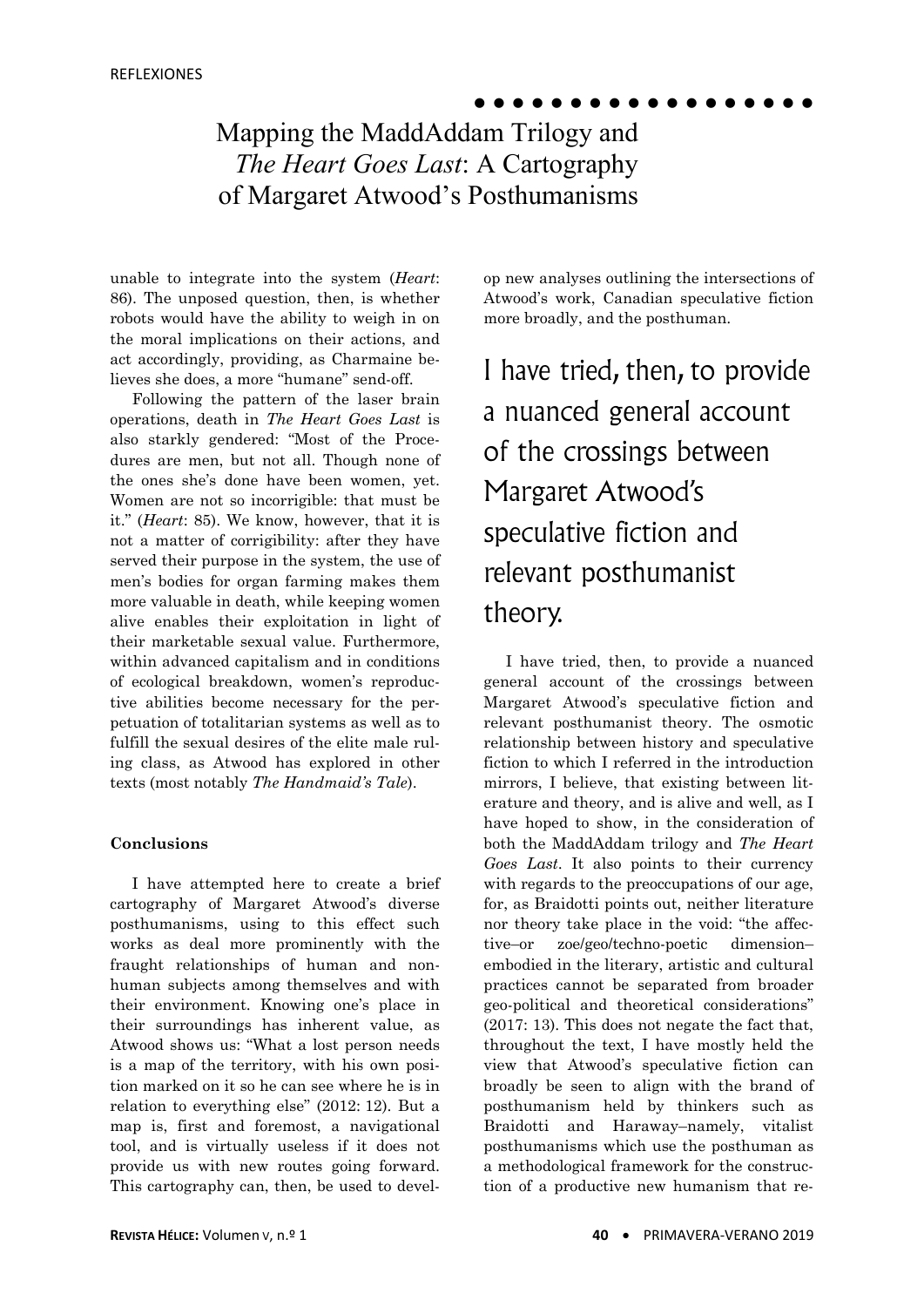covers the "humane" that is still capable of residing within the posthuman. Incidentally, Atwood's MaddAddam trilogy is mentioned in Braidotti and Hlavajova's *Glossary* as an example of "posthuman literature" which "departs from anthropomorphism to develop [immanent] forms of identification of becoming-earth or becoming-imperceptible" (Lau, 2018: 348). Atwood's own reluctance to embrace hopelessness in her fiction as a distinctive feature of our times firmly aligns her literary production in an affirmative ethics of possibility that resonates with the aims of critical posthumanism.

 Advanced capitalism's insistence on the provision of measurable results may seem to render the humanities, and especially the arts, redundant. Nevertheless, as Adami argues, "we need more than abstract rules, principles and legal precedents in order to find appropriate solutions to bioethical dilemmas, and literature may represent a tool for bridging the gap between abstract ethical principles and the concrete circumstances of the particular case" (2012: 250). The production of speculative fiction such as Atwood's, then, becomes a statement of our individual and collective wills to exert affirmative change in society by making it reflect on and account for the damaging behaviours with respect to the environment and one another in which all sociopolitical and technological agents are immersed. By extension, the analysis of this literature, particularly through the very practical lens of posthuman philosophy and theory, is not a fruitless venture born solely of speculative curiosity, but a necessary endeavour that seeks to point out the ways in which literature functions as a peremptory tool for the potentially catastrophic overlooking of our response-ability (to use Haraway's word) to exercise our *potentia* in meaningful ways. Then, we might be able to obtain an answer to Atwood's initial question for the writing of *Oryx and Crake*: "What if we continue down the road we're already on? How slippery is the slope? What are our saving

graces? Who's got the will to stop us?" (2003: 2). And it may turn out to be that the answer to the latter question is, despite all the difficulties arising from pinpointing a "we," us.

#### **Works Cited**

- Adami, Valentina (2012). "Between Bioethics and Literature: Representations of (post-) human identities in Margaret Atwood's *Oryx and Crake* and *the Year of the Flood*." *Pólemos*, 6.2: 249-261.
- Agamben, Giorgio (2005). *State of Exception.* Translated by Kevin Attell, Chicago: U of Chicago P.
- Atwood, Margaret (1985). *The Handmaid's Tale*. Toronto: McClelland & Stewart.
- \_\_\_\_\_ (2003). "Perfect Storms: Writing *Oryx and Crake.*" *Mr Shirbegi*, http://shirbegi.weebly.com/uploads/1/3/8/2/ 13820171/writing oryx and crake 1.pdf.
- \_\_\_\_\_ (2012). *Survival: A Thematic Guide to Canadian Literature.* Toronto: House of Anansi P.
- \_\_\_\_\_ (2013). *Oryx and Crake*. London: Virago P.
- \_\_\_\_\_ (2013). *The Year of the Flood*. London: Virago P.
- \_\_\_\_\_ (2014). *MaddAddam*. London: Virago P.
- \_\_\_\_\_ (2015). *The Heart Goes Last.* New York: Doubleday.
- Baily, Doug, *et al.* (1998). "The Transhumanist Declaration." *Humanity+*, https://humanityplus.org/philosophy/trans humanist-declaration/. (Accessed 6 July 2018).

Bostrom, Nick (2002). "Existential Risks: Analyzing Human Extinction Scienarios and Related Hazards." *Nick Bostrom's Home Page*,

https://nickbostrom.com/existential/risks.p df. (Accessed 6 July 2018).

Bostrom, Nick (2003). "The Transhumanist FAQ: A General Introduction." *Nick Bostrom's Home Page*,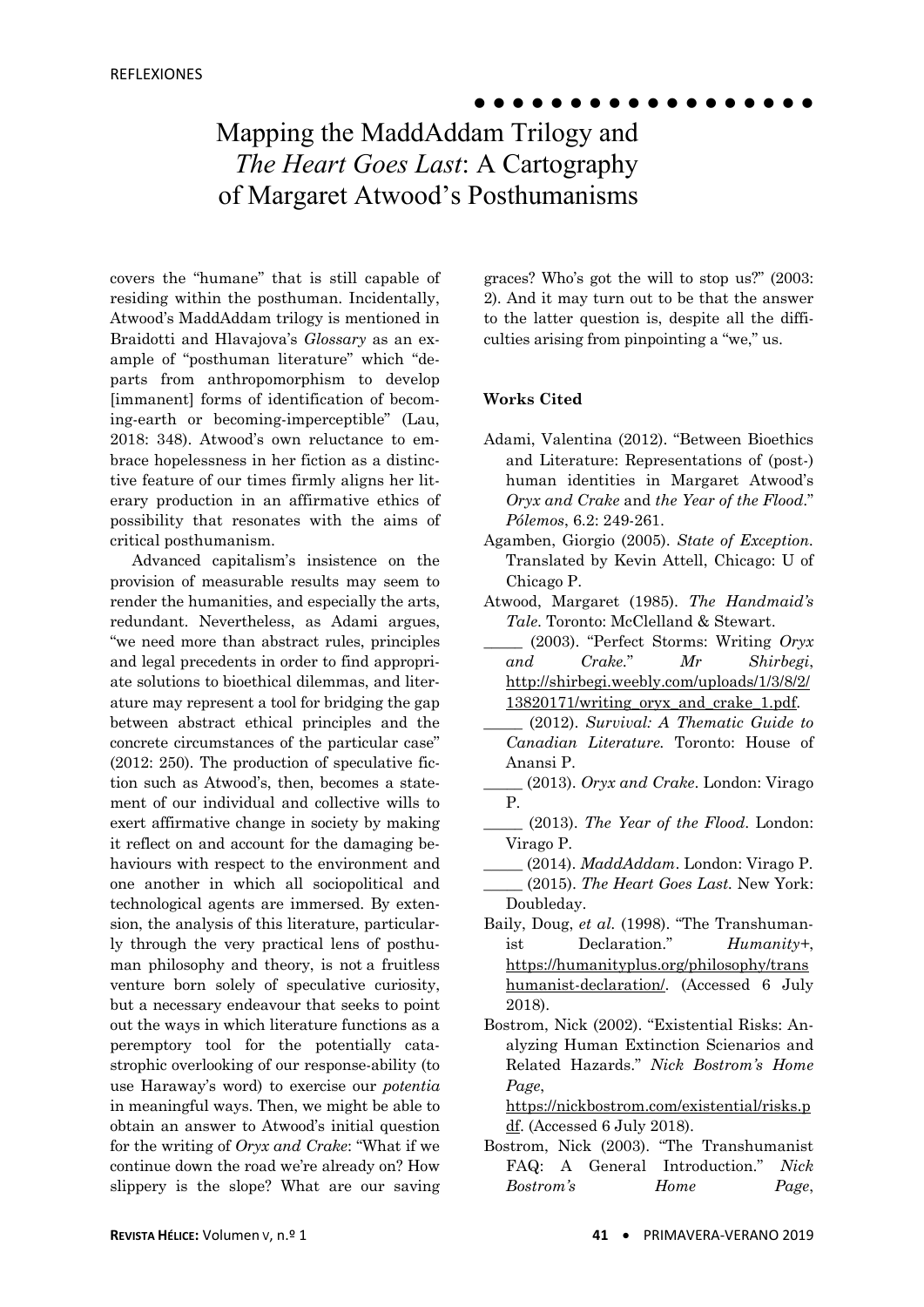#### . . . . . . . . . . . . . . . . . .

#### Mapping the MaddAddam Trilogy and *The Heart Goes Last*: A Cartography of Margaret Atwood's Posthumanisms

https://nickbostrom.com/views/transhuma nist.pdf. (Accessed 6 July 2018).

- Braidotti, Rosi (2018). "Introduction." Rosi Braidotti & Maria Hlavajova (eds.), *Posthuman Glossary*. London and New York: Bloomsbury Academic, 1-14.
	- \_\_\_\_\_ (2018). "Posthuman Critical Theory." Rosi Braidotti & Maria Hlavajova (eds.), *Posthuman Glossary*. London and New York: Bloomsbury Academic, 339-342.
- \_\_\_\_\_ (1-2 March 2017). "Posthuman, All Too Human: The Memoirs and Aspirations of a Posthumanist." The 2017 Tanner Lectures, Yale University. https://tannerlectures.utah.edu/Manuscrip t for Tanners Foundation Final 20Oct 01.pdf
- \_\_\_\_\_ (2013). *The Posthuman*. Cambridge: Polity P.
- Danaher, John (6 July 2015). "Humanism, Transhumanism, and Speculative Posthumanism." *Institute for Ethics and Emerging Technologies.*  https://ieet.org/index.php/IEET2/more/dan aher20150706#nav. (Accesed 6 July 2018).
- Deleuze, Gilles and Félix Guattari (2004). *A Thousand Plateaus: Capitalism and Schizophrenia*. London: Continuum.
- Ferrando, Francesca (2018). "Transhumanism/Posthumanism." Rosi Braidotti & Maria Hlavajova (eds.), *Posthuman Glossary*. London and New York: Bloomsbury Academic, 438-439.
- Fraile Marcos, Ana María (forthcoming). "Free Will, Moral Blindness and Affective Resilience in Margaret Atwood's *The Heart Goes Last.*" Marie Carrière, Kit Dobson & Ursula Moser (eds.), *Affect and Writings in Canada: Affect et écritures au Canada*. Edmonton, Alberta: U of Alberta P. (n.p.).
- Genel, Katia (2006). "The Question of Biopower: Foucault and Agamben." *Rethinking Marxism*, 18.1: 43-62.
- Haraway, Donna J (2000). "A Cyborg Manifesto: Science, Technology, and Socialism-

Feminism in the Late Twentieth Century." Neil Badmington (ed.), *Posthumanism*. Houndmills (Basingstoke, Hampshire): Macmillan, 69-84.

- Herbrechter, Stefan (2018). "Critical Posthumanism." Rosi Braidotti & Maria Hlavajova (eds.), *Posthuman Glossary*. London and New York: Bloomsbury Academic, 94-96.
- Lau, Carolyn (2018). "Posthuman Literature and Criticism." Rosi Braidotti & Maria Hlavajova (eds.), *Posthuman Glossary*. London and New York: Bloomsbury Academic, 347-349.
- Leonard, Elaine B (2003). *Women, Technology, and the Myth of Progress.* Upper Saddle River, N.J.: Prentice Hall.
- Lyotard, Jean-François (2000). "Can Thought Go On Without a Body?" Neil Badmington (ed.), *Posthumanism*. Houndmills (Basingstoke, Hampshire): Macmillan, 129-140.
- Macpherson, Heidi Slettedahl (2010). *The Cambridge Introduction to Margaret Atwood.* Cambridge: Cambridge UP.
- Mbembé, Joseph-Achille & Libby Meintjes (2003). "Necropolitics." *Public Culture*, 15.1: 11-40.
- More, Max (2013). "The Philosophy of Transhumanism." Max More & Natasha Vita-More (eds.), *The Transhumanist Reader. Classical and Contemporary Essays on the Science, Technology, and Philosophy of the Human Future*. Chichester: Wiley-Blackwell, 3-17.
- Roden, David (2018). "Speculative Posthumanism." Rosi Braidotti & Maria Hlavajova (eds.), *Posthuman Glossary*. London and New York: Bloomsbury Academic, 398-401.
- \_\_\_\_\_ (2015). *Posthuman Life: Philosophy at the Edge of the Human.* London and New York: Routledge.
- Rossini, Manuela. "Bodies." Bruce Clarke & Manuela Rossini (eds.), *The Cambridge Companion to Literature and the Posthuman.* Cambridge: Cambridge UP, 153-169.